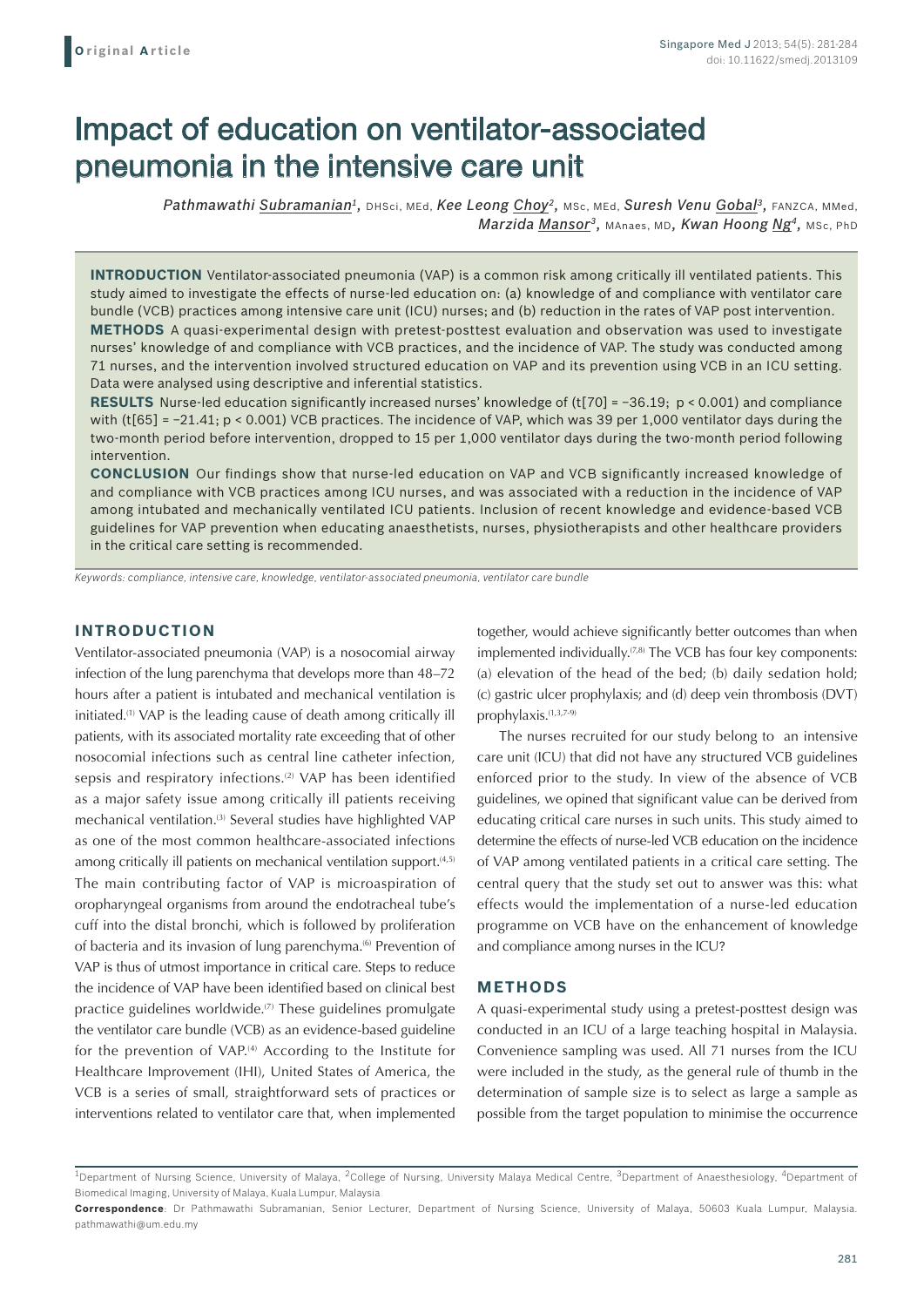| Table I. Modified Clinical Pulmonary Infection Score adapted from Singh et al <sup>(9)</sup> |
|----------------------------------------------------------------------------------------------|
|----------------------------------------------------------------------------------------------|

| <b>Clinical parameters</b>                   | <b>Clinical Pulmonary Infection Score</b> |                                                               |                                                             |
|----------------------------------------------|-------------------------------------------|---------------------------------------------------------------|-------------------------------------------------------------|
|                                              | Grade 0                                   | Grade 1                                                       | Grade 2                                                     |
| Tracheal secretions                          | Rare                                      | Abundant and nonpurulent<br>(white or light yellow in colour) | Abundant and purulent (yellow,<br>green or brown in colour) |
| Chest radiography                            | No infiltrate                             | Diffused infiltrate                                           | Localised infiltrate                                        |
| Temperature (°C)                             | $\geq 36.5$ to $\leq 38.4$                | $>$ 38.5 to $<$ 38.9                                          | $\geq$ 39.0 and $\leq$ 36.0                                 |
| Leucocyte count (cells/mm <sup>3</sup> )     | $\geq 4.000$ to $\leq 11.000$             | $< 4.000$ or $> 11.000$                                       | $<$ 4,000 or $>$ 11,000; and<br>band form $\geq 500$        |
| Arterial oxygenation $(PaO_2/FiO_2$ [mmHg])  | $> 240$ or ARDS                           |                                                               | < 240 and no evidence of ARDS                               |
| Microbiology (culture of tracheal aspirates) | <b>Negative</b>                           |                                                               | Positive                                                    |

ARDS: acute respiratory distress syndrome; PaO<sub>2</sub>/FiO<sub>2</sub>: ratio of aveolar oxygen tension to fractional inspired oxygen concentration

of potential errors. Data collection was performed in three phases.

In Phase I, a pretest session was conducted for all 71 nurses to determine the level of their knowledge on VAP and VCB. This pretest made use of a self-constructed, 20-item tool (regarding the knowledge of VAP and its prevention via VCB practices) to test the preintervention knowledge levels of the group. Cronbach's alpha reliability coefficient for the knowledge test questions was 0.72. Two experts in critical care verified the content validity of the test questions. The pretest consisted of two parts – part A contained five questions on the demographic characteristics of the enrolled nurses, while part B contained 20 multiple-choice questions pertaining to the definition and diagnosis of VAP, its pathophysiology, risk factors, causative factors and disease burden, as well as questions on VCB. For each correct answer, one point was awarded. Nurses with total scores > 80% were considered to have good knowledge.

To determine the current practice patterns regarding ventilated patients, observation was carried out with a checklist one month before educational intervention. The observation checklist revolved around five important elements (based on the adapted VCB) to be performed: (a) head-of-bed elevation – a semirecumbent position that could be achieved by elevating the head of the bed to an angle of 30°–45°; (b) daily sedation hold; (c) peptic ulcer disease prophylaxis using pantoprazole or ranitidine, as prescribed by the physician; (d) DVT prophylaxis via administration of subcutaneous heparin or enoxaparin (Clexane®) and application of antiembolism stockings such as thromboembolic deterrent stockings as prescribed; and (e) daily oral care with the help of a suction toothbrush and chlorhexidine gluconate 0.05%.

The rationale behind using these VCB bundles was based on literature review, local guidelines and discussions with ICU specialists at the study unit. It was the nurses' responsibility to implement all the elements identified above. A scoring system where one mark was awarded for implementation of each of the above five VCB elements was applied to determine compliance with VCB practices. Compliance was determined by a score of 5/5, as the all-or-none principle was selected as the measurement criterion for determining compliance and noncompliance. Each nurse was observed twice, at any time, and the average of the

two scores was recorded. The role of complete observer was adopted in this study. The nurses were observed during shift reports at 0700 hours and 1400 hours, and throughout the morning and afternoon shifts.

The Clinical Pulmonary Infection Score (CPIS), which has previously been used to determine the development of VAP,<sup>(9,10)</sup> was used in our study. Using the CPIS checklist, incidences of VAP were observed over a two-month period before the implementation of educational intervention on VCB for the ICU nurses. The decision to use CPIS followed our review of several studies $(9,10)$  in the literature as well as discussion with the consultant anaesthetist and intensivist at the study unit. Data on new occurrence of VAP were collected for new ICU admissions for two months. Our study made use of a modified CPIS consisting of six clinical and laboratory variables: (a) tracheal secretions; (b) chest radiography; (c) body temperature; (d) leucocyte count; (e) arterial oxygenation (ratio of alveolar oxygen tension  $[PaO<sub>2</sub>]$  to fractional inspired oxygen concentration  $[FIO<sub>2</sub>]$ ); and (f) microbiology (culture of tracheal aspirates).<sup>(9,10)</sup> The CPIS varied from  $0-12$ ,<sup> $(9,10)$ </sup> with a CPIS score  $> 6$  being an excellent predictive value of high burden of bacteria in the lower respiratory tract in the diagnosis of VAP.<sup>(10)</sup> Using the checklist, the modified baseline scores were assessed and calculated based on the first five variables of the CPIS (Table I). Gram staining and culture scores were incorporated into the CPIS baseline score by adding two points when Gram staining or culture was positive. Therefore, a CPIS score > 6 at baseline, or after incorporating Gram staining or culture results, was suggestive of pneumonia when accompanied by the presence of a new lung infiltrate on chest radiographs after admission, with at least two of the following clinical signs and symptoms: (a) purulent tracheal secretions; (b) body temperature  $>$  39 $\degree$ C; (c) leucocytosis ( $>$  11,000 cells/mm<sup>3</sup>) or leucopenia (< 4,000 cells/mm<sup>3</sup>); (d) ratio of PaO<sub>2</sub> to FiO<sub>2</sub> ≤ 240 with no evidence of acute respiratory distress syndrome; and (e) positive culture of tracheal aspirates. This study excluded patients with a clinical diagnosis of pneumonia at the time of intubation (confirmed by chest radiography) and those with head injuries, as sedation hold is contraindicated in such patients.

Phase II comprised structured educational intervention, which was provided after the completion of pretest evaluations. The purpose of the educational programme was to provide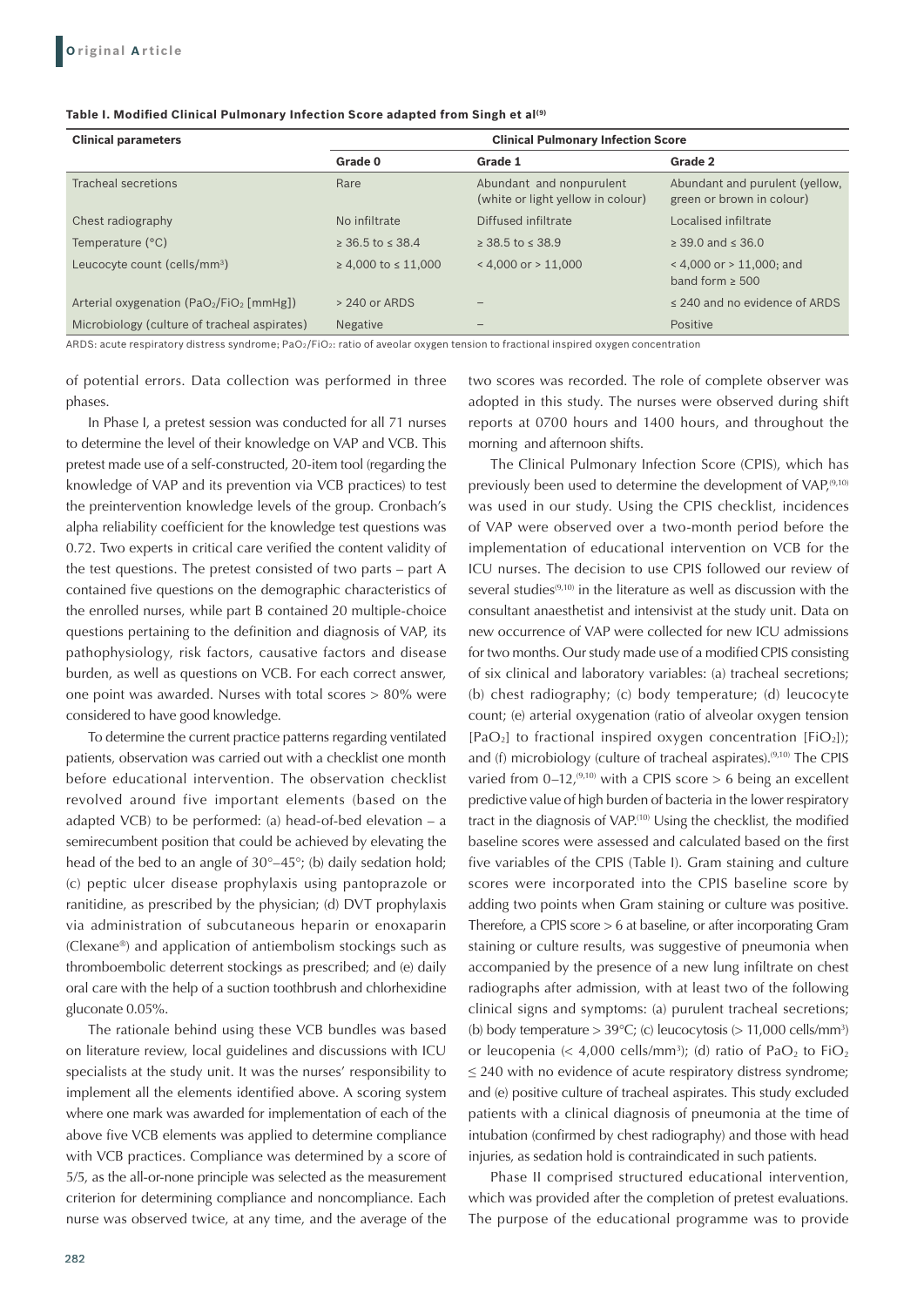| Table II. Demographic characteristics of nurses enrolled in |  |  |  |
|-------------------------------------------------------------|--|--|--|
| the study $(n = 71)$ .                                      |  |  |  |

| <b>Characteristic</b>                  | No. (%)          |
|----------------------------------------|------------------|
| Gender                                 |                  |
| Male                                   | 4(5.6)           |
| Female                                 | 67 (94.4)        |
| Age <sup>*</sup> (yrs)                 | $26.10 \pm 4.99$ |
| Range (yrs)                            |                  |
| $21 - 31$                              | 63 (88.7)        |
| $32 - 41$                              | 8(11.3)          |
| <b>Education level</b>                 |                  |
| Diploma                                | 63 (88.7)        |
| Post-basic diploma                     | 8(11.3)          |
| Work experience in critical care (yrs) |                  |
| < 1                                    | 15(21.1)         |
| $1 - 5$                                | 34 (47.9)        |
| $6 - 10$                               | 14 (19.7)        |
| >10<br>$*$ $ +$                        | 8(11.3)          |

 $^\prime$ Data is presented as mean  $\pm$  standard deviation.

**Table III. Comparison of nurses' pre- and posttest knowledge (n = 71) and compliance (n = 66).**

| <b>Variable</b>                                       | Pre- and posttest scores |                                                                 |       |          |
|-------------------------------------------------------|--------------------------|-----------------------------------------------------------------|-------|----------|
|                                                       | Mean ± SD                | 95% CI                                                          | t(df) | p-value* |
| Knowledge                                             |                          | $-3.28 \pm 7.64$ $-34.63$ to $-31.01$ $-36.19$ (70)             |       | 0.001    |
|                                                       |                          | Compliance $-3.61 \pm 13.69$ $-39.43$ to $-32.69$ $-21.41$ (65) |       | 0.001    |
| $*_p$ < 0.05 is considered statistically significant. |                          |                                                                 |       |          |

CI: confidence interval; SD: standard deviation

information on and strategies for the prevention of VAP. The intervention consisted of two parts. Part I included the following information: (a) what is VAP; (b) who is susceptible to VAP; (c) pathophysiology of VAP; (d) risk factors and causes of VAP; (e) disease burden and impact of VAP; and (f) diagnosis of VAP. Part II dealt with VAP prevention strategies and included the following adapted VCB guidelines: (a) elevation of the head of the bed to 30°–45°, unless medically contraindicated; (b) daily sedation hold and assessment of readiness for extubation; (c) peptic ulcer disease prophylaxis; (d) DVT prophylaxis; and (e) daily oral care using chlorhexidine gluconate 0.05%. Teaching sessions, held in the afternoon, were planned according to the nurses' working roster and assignments – nurses on morning shift attended the teaching session held from 1430 hours to 1530 hours, whereas nurses on afternoon shift attended the session held from 1300 hours to 1400 hours. These 30-minutes teaching sessions, which were mainly didactic, were conducted with the use of PowerPoint presentations in a conference room situated in the ICU. Finally, phase III consisted of posttest evaluations that were carried out among all the nurses one month after the educational intervention. In addition to these evaluations, postintervention observation was conducted over a period of two months for all the nurses. The incidence of VAP during this two-month period was determined using the modified CPIS checklist.

Ethical approval for the study was obtained from the hospital's medical ethics committee. Written consent was obtained from all participants before the nurse-led educational

intervention was implemented. However, no informed consent was requested from patients' next of kin, as the collection of data regarding VAP among patients admitted to ICU during the study period was entirely observational. All statistical analyses were performed using the Statistical Package for the Social Sciences for Windows version 16 (SPSS Inc, Chicago, IL, USA). Descriptive and inferential statistics were also used. Paired sample *t*-test was used to compare the mean scores of pre- and posttest evaluations on knowledge and compliance. A p-value < 0.05 was considered statistically significant. Comparison between pre- and postintervention incidences of VAP was performed descriptively.

## **RESULTS**

The study achieved 100% response rates for pre- and posttest evaluations, educational intervention and preintervention observation of VCB practices among the nurses. However, the response rate for observation of VCB practices post intervention was only 93%. All 71 nurses from the ICU participated in the study. The mean age of the participants was 26.10 (range 21–41) years. The demographic characteristics of the nurses who participated in the study are shown in Table II.

Results of the paired sample *t*-test revealed that the nurse-led educational intervention had a significant effect on the nurses' knowledge of VAP and VCB, as reflected in their test scores (preintervention 63.17  $\pm$  9.34; postintervention 95.99  $\pm$  4.68; t[70] =  $-36.19$ ; two-tailed p < 0.001). The mean increase in knowledge test scores was −3.28 (95% confidence interval [CI] −34.63 to −31.01). Paired sample *t*-test also indicated a significant effect on the compliance scores of the nurses following nurse-led educational intervention (preintervention 60.00 ± 11.09; postintervention 96.06 ± 8.75; t[65] = −21.41; two-tailed  $p < 0.001$ ). The mean increase in compliance scores was −3.61 (95% CI −39.43 to −32.69). Table III tabulates the results of the comparison of pre- and posttest knowledge and compliance.

Table IV presents the incidence of VAP among intubated and mechanically ventilated patients in the pre- and postintervention periods. A total of 136 patients were admitted to the ICU during the two-month preintervention period, while 130 were admitted during the two-month postintervention period. However, more patients were intubated and ventilated in the postintervention period ( $n = 110$ ) than the preintervention period ( $n = 101$ ). Among the 101 patients who were intubated and ventilated during the preintervention period, 22 were diagnosed with VAP. Conversely, only seven out of the 110 patients in the postintervention period were diagnosed with VAP, indicating a reduction in the incidence of VAP following intervention.

#### **DISCUSSION**

Our findings indicate that education on VAP and VCB significantly increased ICU nurses' knowledge of VAP and compliance with